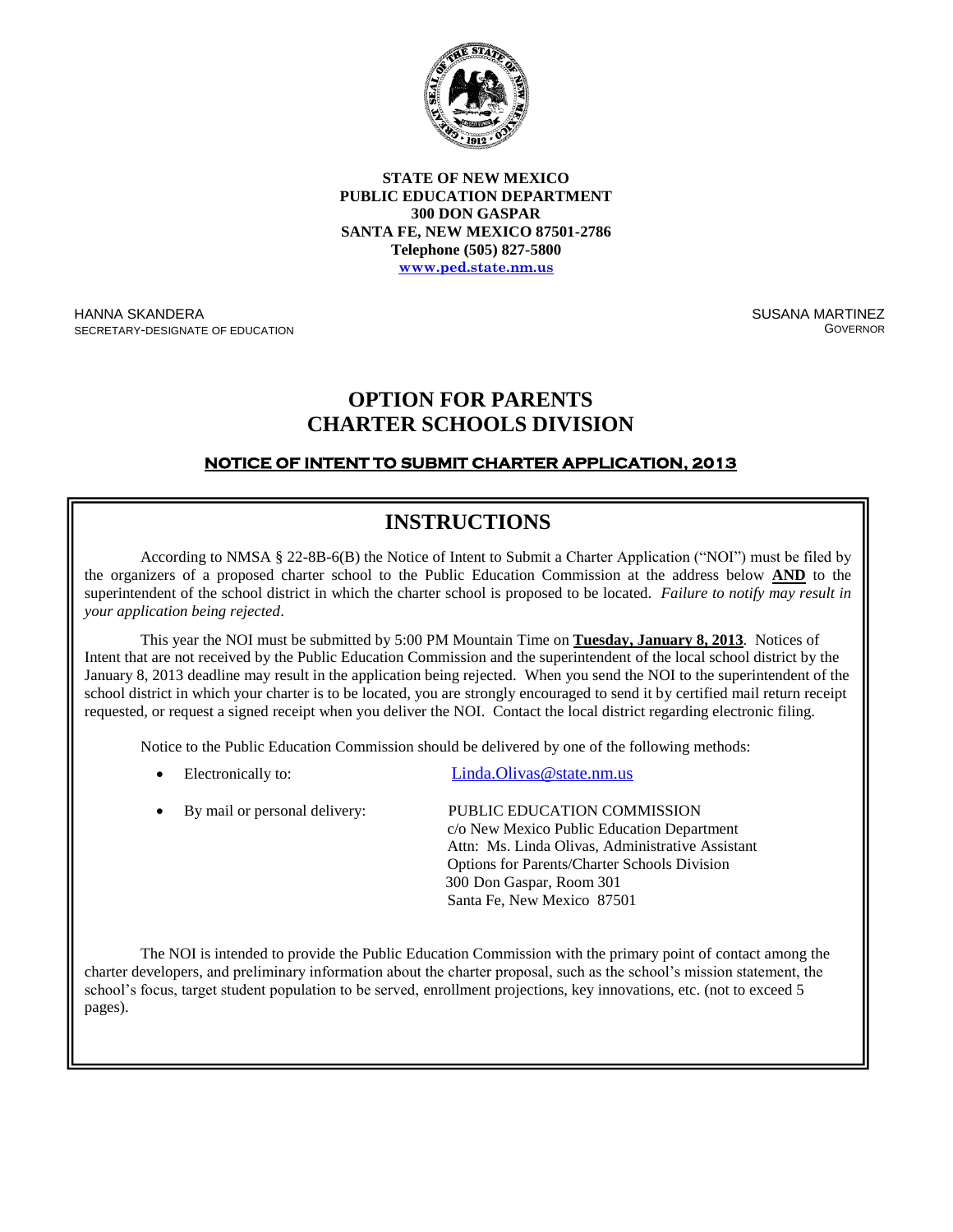#### **New Mexico Public Education Department Options for Parents, Charter Schools Division NOTICE OF INTENT TO SUBMIT CHARTER APPLICATION, 2013**

- 1. General Information
	- Name of Proposed School

Explore Academy

Grade levels to be offered and enrollment projections

| Grade Levels to be | <b>Projected Total</b> |
|--------------------|------------------------|
| Offered            | Enrollment             |
| $9-12$             | 500                    |

• Primary Point of Contact

|       | Name Justin Baiardo                    |            |  |  |             |
|-------|----------------------------------------|------------|--|--|-------------|
|       | Mailing Address   2720 Avenida Corazon |            |  |  |             |
|       | <b>City</b> Rio Rancho                 | State   NM |  |  | $Zip$ 87124 |
|       | <b>Phone</b> (505) 306 5283            |            |  |  |             |
| Email | exploreacademycharter@gmail.com        |            |  |  |             |

2. Names, roles, and current employment of all persons on the applicant team, and qualifications of the team members to establish a high-quality charter school

|                |              | <b>Qualifications:</b>                              |  |
|----------------|--------------|-----------------------------------------------------|--|
| Name           | Role on Team | <b>Education, Employment, Experience</b>            |  |
| Justin Baiardo | Founder      | National Board Certified teacher, curriculum writer |  |
|                |              |                                                     |  |
|                |              |                                                     |  |
|                |              |                                                     |  |
|                |              |                                                     |  |

3. Model or focus of the proposed school (e.g., performing arts, dual language, college prep, STEM, Montessori, IB):

College preparation

4. Does the school expect to contract with another entity for either management, or substantial oversight or direction in the school's operation? Yes:  $\boxtimes$  No:. $\boxtimes$ 

If YES, describe the entity and the role it will have in the school's operational plan.

The school intends to utilize the NM Coalition for Charter Schools for assistance in financial management/oversight, and with startup assistance in the areas of finance, governing body training, advertising, etc.

- 5. Does the applicant team or any members of the team currently operate any other schools? Yes:  $\Box$  No:  $\boxtimes$ .
- 6. If the charter proposal is a replication, identify the school(s) you are replicating and the data that you have that support why this model should be replicated.

N/A

7. Vision/Mission statement. (2-3 sentences)

Explore Academy will bring a revolutionary educational system to the Albuquerque area, one which focuses on increased student accountability and college readiness through the philosophy of academic choice. The innovation of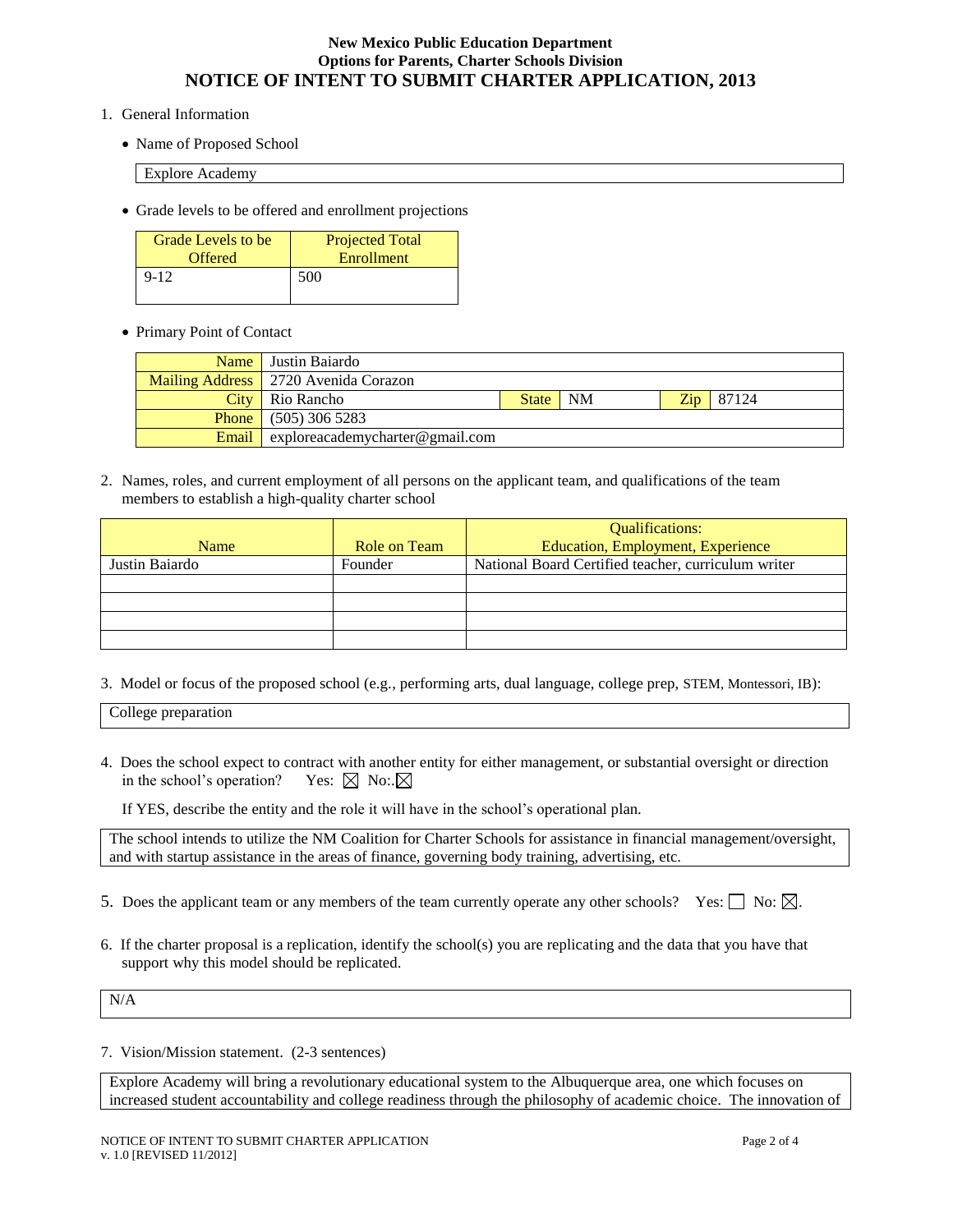### **New Mexico Public Education Department Options for Parents, Charter Schools Division NOTICE OF INTENT TO SUBMIT CHARTER APPLICATION, 2013**

Explore Academy is based on choice theory, guided by the premise that individuals best succeed when they are internally motivated through the power of personal choice. To this end, all Explore Academy students will possess the freedom to choose how they will receive their education as they complete the standards required by the State of New Mexico.

- 8. Student population and geographical setting of the school
	- Define the targeted geographical area of the proposed school from which you expect to draw a significant number of your students.

Albuquerque, Rio Rancho

 Describe the targeted student population including key demographic data (academic performance, home languages, ELL, and special education populations).

There is no specific target demographic. The goal of Explore Academy is to provide a college preparatory program free of cost for any student from any background.

 Identify where these students are most likely being educated currently and why they are expected to choose the proposed charter school for their future educational needs.

Students in the Albuquerque and Rio Rancho communities are found primarily in one of the two main central school districts: Albuquerque Public Schools and Rio Rancho Public Schools. In addition, students may come from other public charter schools, private schools, or home-schooled environments. Students will be attracted to Explore Academy based on its diversity of course offerings, flexible nature in student learning, and advanced programs of study, none of which has comparison in either the Albuquerque or Rio Rancho community.

9. Provide evidence that the applicant team has assessed community need for a school of the nature that will be proposed in the application (e.g., objective surveys or other measures of local demand for the proposed educational program).

Based on the analysis of high school curricula within both the Albuquerque and Rio Rancho school districts, there is no school that offers a college preparatory program as advanced and diversified, nor as individualized as what Explore Academy will offer.

Given the significant number of applicants turned away from the area's local private schools (over one thousand students rejected per year), all of which are based in college readiness, it is clear that there is a demand for an institution more focused in preparing students for transition to and success at the college level. Given that Explore Academy will be a public school, it can meet the demands of this demographic as well as any other public school student in the Albuquerque area who is interested in an advanced, no-cost college preparatory program.

Based on University of New Mexico statistics, entering freshmen, the largest proportion of which graduate from Albuquerque-area high schools, show significant difficulty in the academic preparation required for success at the college level. Statistics show significant levels of freshmen drop-out, academic depression (loss of NM Lottery Scholarship due to academic performance), and academic uncertainty for incoming freshmen as a direct result of lack of preparation in high school. Based on these statistics, there is a need for more advanced college preparatory programs in the area.

10. Identify significant innovative features that the school will implement in order to help it realize its vision / mission (e.g., non-traditional school year, longer school day, partner organizations, etc.).

Greater student accountability based on shorter class duration (4.5 week classes) and more effective common short cycle assessments.

A significant diversity in course offerings, allowing students greater flexibility in course selection. This diversity allows students a set of three options for each course to focus on student interest/aptitude.